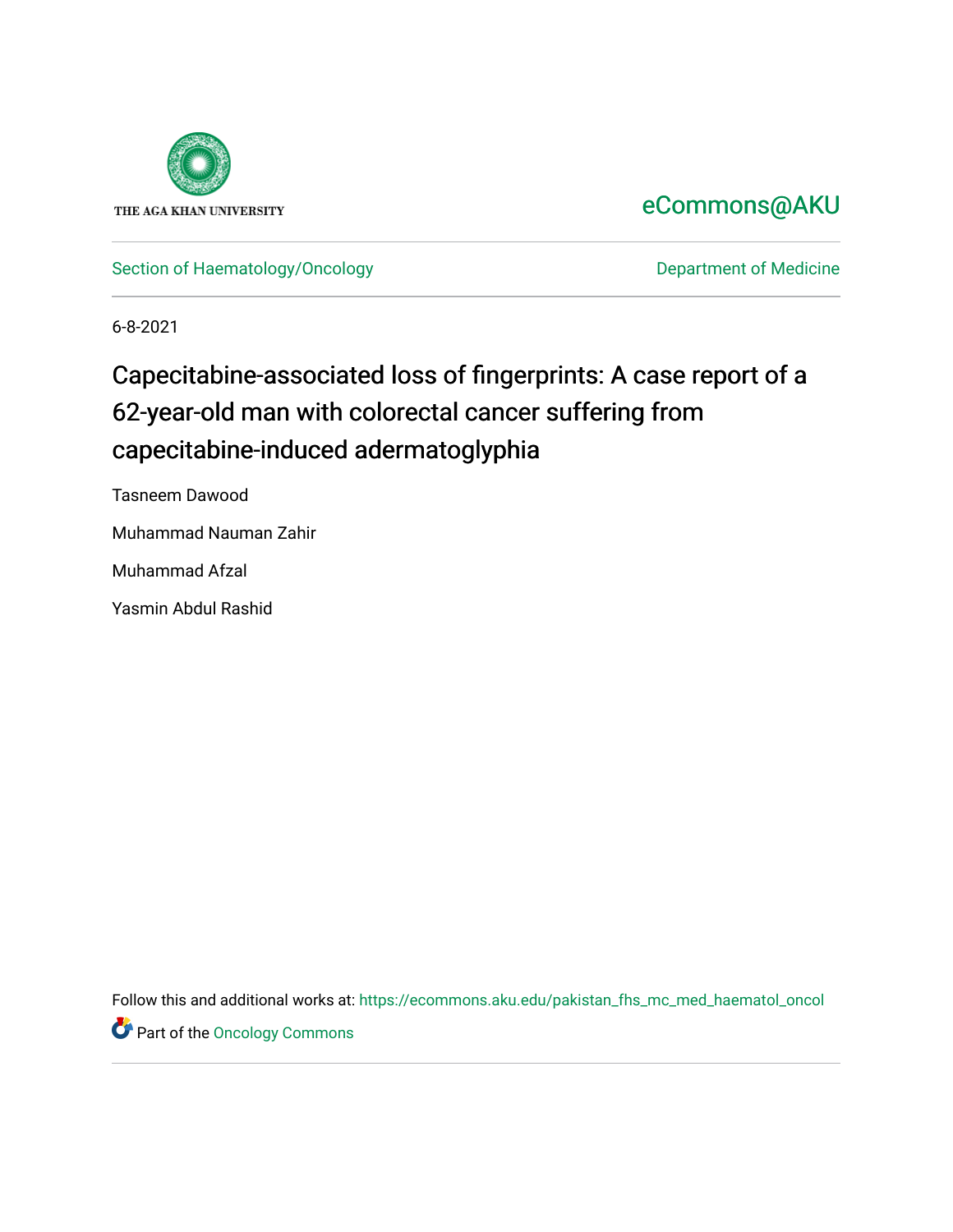## **Capecitabine-Associated Loss of Fingerprints: A Case Report of a 62-Year-Old Man With Colorectal Cancer Suffering From Capecitabine-Induced Adermatoglyphia**

[Tasneem](https://www.cureus.com/users/242362-tasneem-dawood) Dawood  $^1$  , [Muhammad](https://www.cureus.com/users/242884-muhammad-afzal) Nauman Zahir  $^2$  , Muhammad Afzal  $^1$  , [Yasmin](https://www.cureus.com/users/112461-yasmin-rashid) Abdul Rashid  $^1$ 

1. Medical Oncology, Aga Khan University Hospital, Karachi, PAK 2. Oncology, Aga Khan University Hospital, Karachi, PAK

**Corresponding author:** Tasneem Dawood, neemi30@gmail.com

#### **Abstract**

Background: Capecitabine is a prodrug of 5-fluorouracil (5-FU) and is converted to 5-FU in tumor tissue. Its primary mechanism of action is the suppression of DNA synthesis via inhibition of thymidylate synthetase. It is mostly used for neoadjuvant chemoradiation, adjuvant chemotherapy for colorectal cancer, metastatic breast, and localized and metastatic gastric cancer, among others. Adverse effects of capecitabine include diarrhea, hand-foot syndrome (HFS), pancytopenia, stomatitis, increased bilirubin, nausea, vomiting, and very rarely adermatoglyphia. Dermatoglyphics refers to fingerprints. Adermatoglyphia refers to the loss of fingerprints.

Case review summary: We report the case of a 62-year-old male patient known case of locally advanced colorectal cancer. He presented in the clinic with residual disease after initially being treated with local surgery and chemoradiation with 5-FU. Positron emission tomography (PET) scan done at the time of presentation showed locally advanced disease. He was managed with surgery followed by chemotherapy with oxaliplatin 130 mg/m<sup>2</sup> and capecitabine (Xeloda) 1500 mg twice a day for two weeks via three weekly cycles. Post cycle five, the patient complained of grade I HFS symptoms and inability to open a bank account due to loss of fingerprints. The patient was oblivious about this condition before that. After completing his adjuvant treatment that is six cycles of oxaliplatin and Xeloda, his symptoms of the HFS and loss of fingerprints, improved.

Conclusion: As this case describes, adermatoglypia is a rare but noticeably side effect of capecitabine with a high chance of reversibility. Similar case reports have been reported with some normalization of fingerprints, after stopping treatment. Fingerprints have been used for centuries as means of identification in banks, aviation, immigration, computers, and mobile phones, amongst others. Awareness regarding the loss of fingerprints due to capecitabine is important for the patient and clinician, and alternative means of identification or other adaptive methods of recognition should be used for these patients.

**Review began** 05/19/2021 **Review ended** 05/31/2021 **Published** 06/08/2021

#### **© Copyright** 2021

Dawood et al. This is an open access article distributed under the terms of the Creative Commons Attribution License CC-BY 4.0., which permits unrestricted use, distribution, and reproduction in any medium, provided the original author and source are credited

#### **Categories:** Oncology **Keywords:** capecitabine, adermatoglyphia, chemoradiation, neoadjuvant, hand-foot syndrome

#### **Introduction**

Capecitabine is an oral pro drug of 5-fluorouracil (5-FU). It is converted to its active form via a three-step activation process with a bioavailability of about 80%. Its mechanism of action involves inhibition of DNA synthesis via inhibition of the enzyme, thymidylate synthetase, needed for DNA synthesis. It is used in the curative and metastatic setting for various cancers. Although it is generally well-tolerated, it does come with side effects. Its adverse effects mainly include diarrhea, mucositis, myelosuppression, paresthesias, hyperbilirubinemia, edema, neuromuscular, and skeletal weakness. Over 50-60% of patients consuming capecitabine develop palmar-plantar erythrodysesthesia (PPE), also known as a hand-foot syndrome (HFS) [1]. It is characterized by redness, swelling, pain, burning, tingling sensation, and tightening of the skin. It might also cause blistering of the skin, mainly the palms and soles of the feet [2]. It is divided into four grades: with higher the grade, the higher the severity of pain and limitation of activity [3]. It is, in some cases, also associated with adermatoglyphia.

Dermatoglyphics refers to the pattern of ridges and grooves on the palms and soles of an individual. Adermatoglyphia refers to the loss of fingerprints [1]. It may be acquired due to medication. In this case report, we will be discussing a male patient with rectal cancer with loss of fingerprints secondary to treatment with capecitabine.

"This article was previously presented as a meeting abstract at the Shaukat Khanum cancer symposium held in Lahore, Pakistan from November 2-4, 2018."

#### **How to cite this article**

Dawood T, Zahir M, Afzal M, et al. (June 08, 2021) Capecitabine-Associated Loss of Fingerprints: A Case Report of a 62-Year-Old Man With Colorectal Cancer Suffering From Capecitabine-Induced Adermatoglyphia. Cureus 13(6): e15519. DOI 10.7759/cureus.15519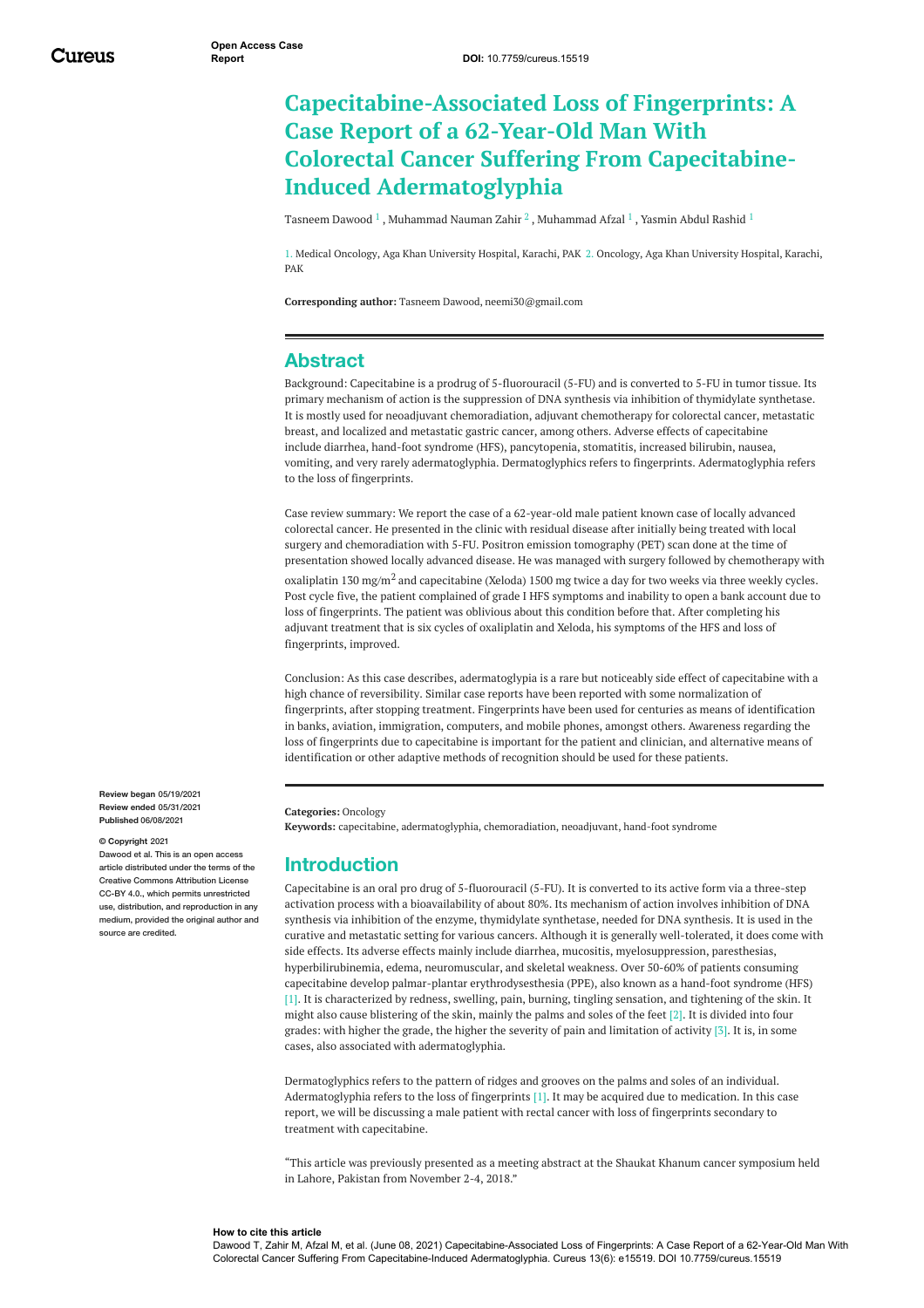### <span id="page-2-0"></span>**Case Presentation**

A 62-year-old male patient, a retired banker by profession, is a known case of diabetes mellitus, hypertension, locally advanced rectal cancer. He presented to the clinic after being treated earlier at another hospital for rectal cancer. The patient initially had complaints of swelling near the anal region since the last 8-10 months, which was gradual in onset, not associated with pain or per rectal bleeding. He underwent local surgery. His perianal tissue biopsy revealed moderately differentiated adenocarcinoma with cytokeratin 7 patchy positive and CDX 2 as positive. His CT scan of the chest/abdomen/pelvis done in March 2017 revealed diffuse thickening of the anal canal more on its anterior aspect with mild fat stranding in the left ischioanal fossa. Findings were suggestive of a neoplastic lesion along with some post-surgical changes. No regional lymphadenopathy or ascites were seen.

At another hospital, the patient underwent neoadjuvant chemoradiation therapy with 5-fluorouracil till May 2017. The patient was also advised about the surgery but was lost to follow-up secondary to financial constraints. His post-treatment scans done in June 2017 showed thickening in the anal verge, likely suggestive of post-surgical changes. No residual disease seen. In October 2017, he again developed pain in the perianal region along with a foul-smelling discharge. His colonoscopy done in November 2017 revealed rectal growth up to 5 cm from the anal verge. His histopathology revealed moderately differentiated adenocarcinoma. MRI pelvis showed minimal bowel wall thickening involving the anal canal with perilesional edema involving the perianal region, suggestive of post-surgical changes, versus the possibility of residual disease.

He then presented to us, in the clinic in December 2017. His local examination showed ulceration over the anal canal, fixed growth with erythema, and no per rectal bleeding. His positron emission tomography (PET) CT scan was repeated, which showed hypermetabolic circumferential soft tissue mass involving the anal canal, which had progressed. The patient then underwent laparoscopic abdominoperineal resection and local mucocutaneous, fasciocutaneous flap placement on December 23, 2017. Intraoperatively there were no visceral or peritoneal lesions seen. Rectum was completely mobilized beyond the peritoneal reflection. End colostomy was made. Postoperatively patient remained well and made an early recovery. His histopathology specimen revealed moderately differentiated adenocarcinoma, eight lymph nodes were dissected, and lymphovascular and perineural invasion was not present. His pathological stage was ypT3N0. The patient was then started on adjuvant chemotherapy with capecitabine  $1000 \text{ mg/m}^2$  that is 1500 twice daily from days 1-14 and oxaliplatin 130 mg/m<sup>2</sup> every three weeks.

After completing five cycles of chemotherapy, he visited the clinic and complained of inability to open a bank account as the patient's biometrics could not be done since he had lost fingerprints. He had developed hyperpigmentation on the skin of the hands and soles along with numbness in the soles, suggestive of grade I HFS (Figures *[1](#page-2-0)* and 2). The patient also told us about his intention to travel in a couple of months and he might be asked for biometrics at the time of immigration. He completed his sixth cycle in May 2018. His PET CT scan performed after six weeks showed no residual/recurrent disease with a complete metabolic response. By that time his hyperpigmentation had disappeared, and numbness had also improved. His fingerprints had started to appear again visibly after four weeks. His condition had improved without any intervention (Figures *[3](#page-4-0)* and 4).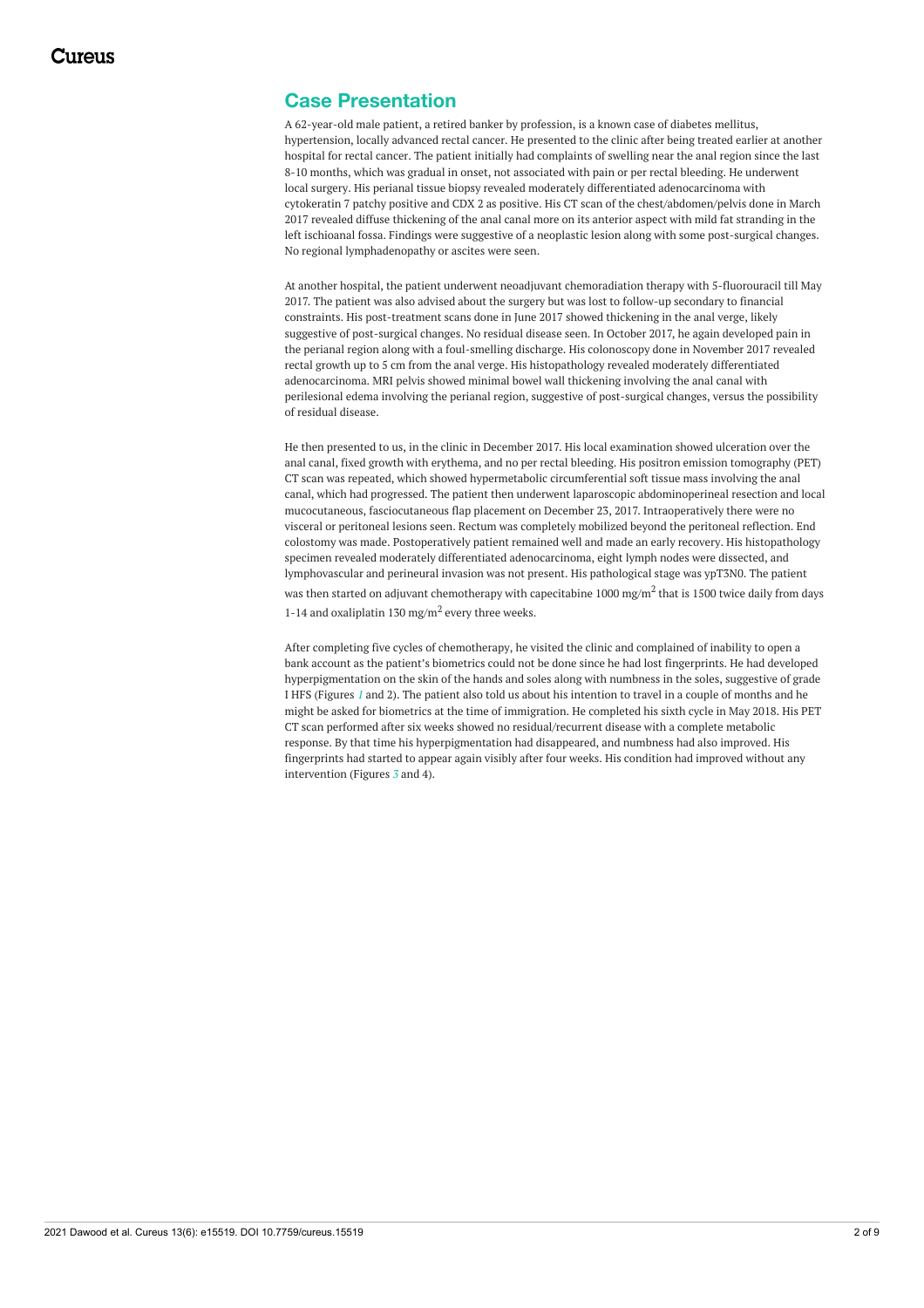

**FIGURE 1: Patient's loss of fingerprints after five cycles of chemotherapy with capecitabine.**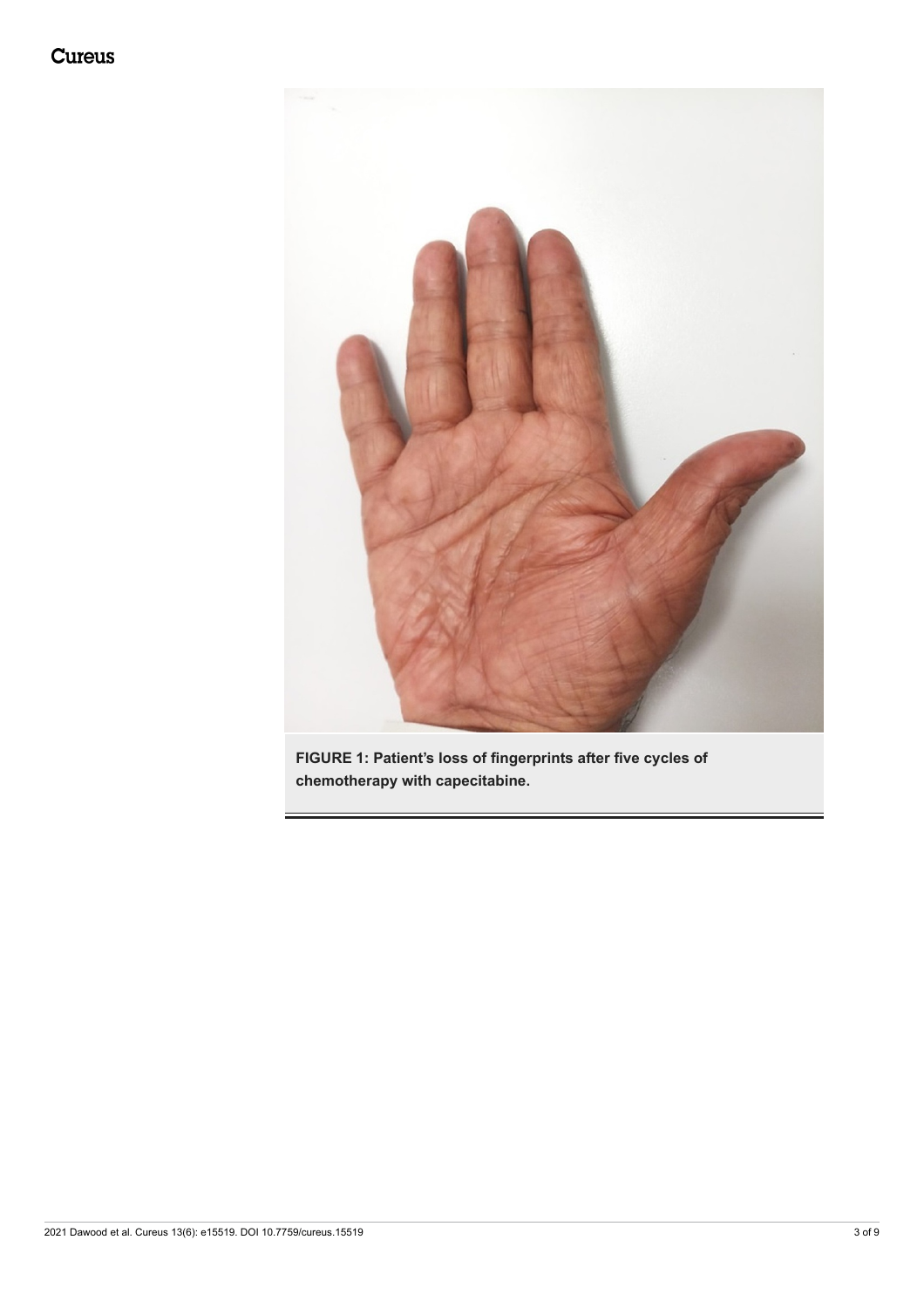<span id="page-4-0"></span>

**FIGURE 2: Loss of ridges and grooves of the right thumb.**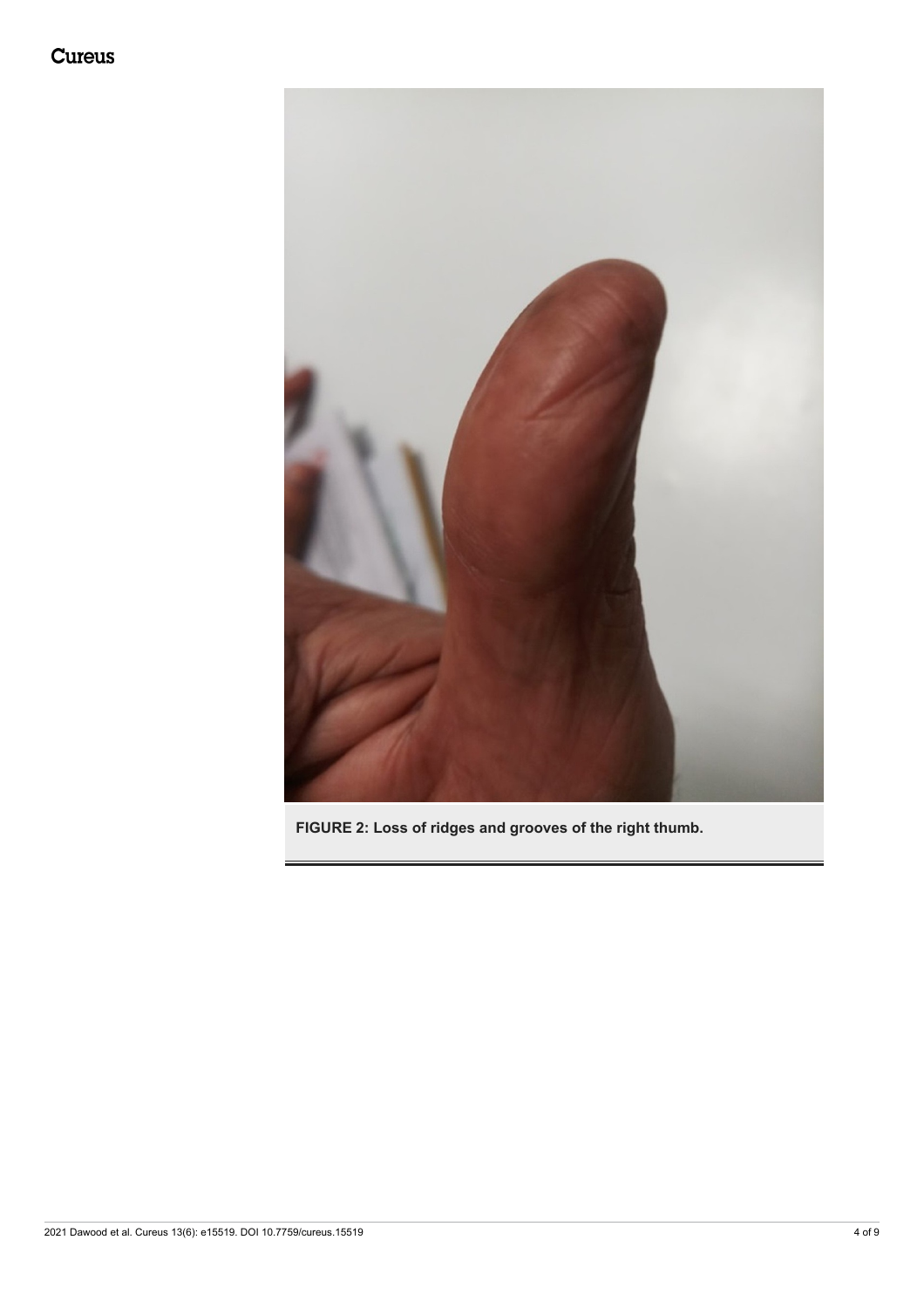

**FIGURE 3: Improvement in fingerprints four weeks after completion of treatment.**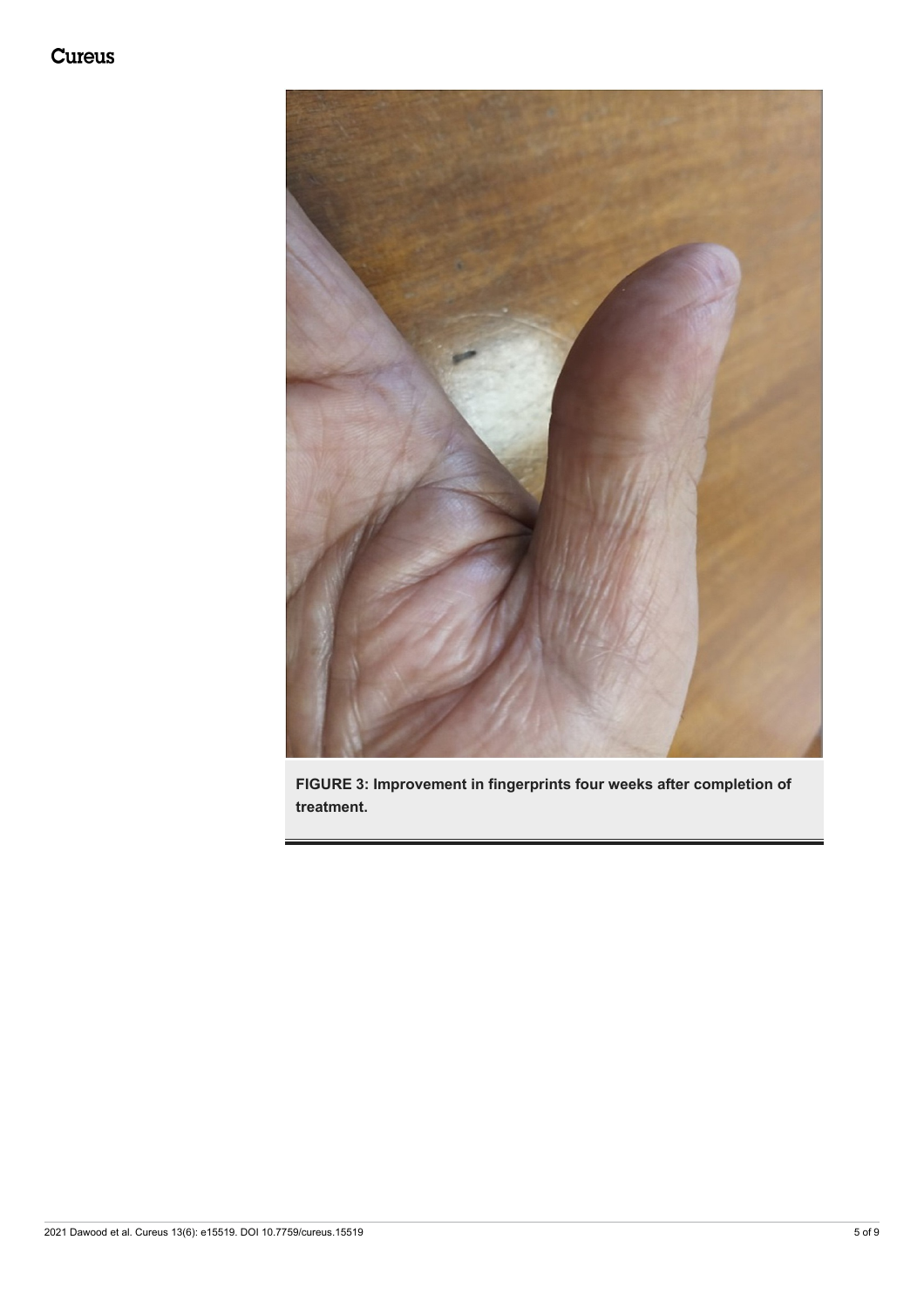## Cureus

<span id="page-6-0"></span>

## **FIGURE 4: Mild improvement in fingerprints after four weeks of completion of treatment.**

Since then, he has been on surveillance, and he returned to the clinic in October 2018, with improvement in his overall symptoms (Figure *[5](#page-6-0)*).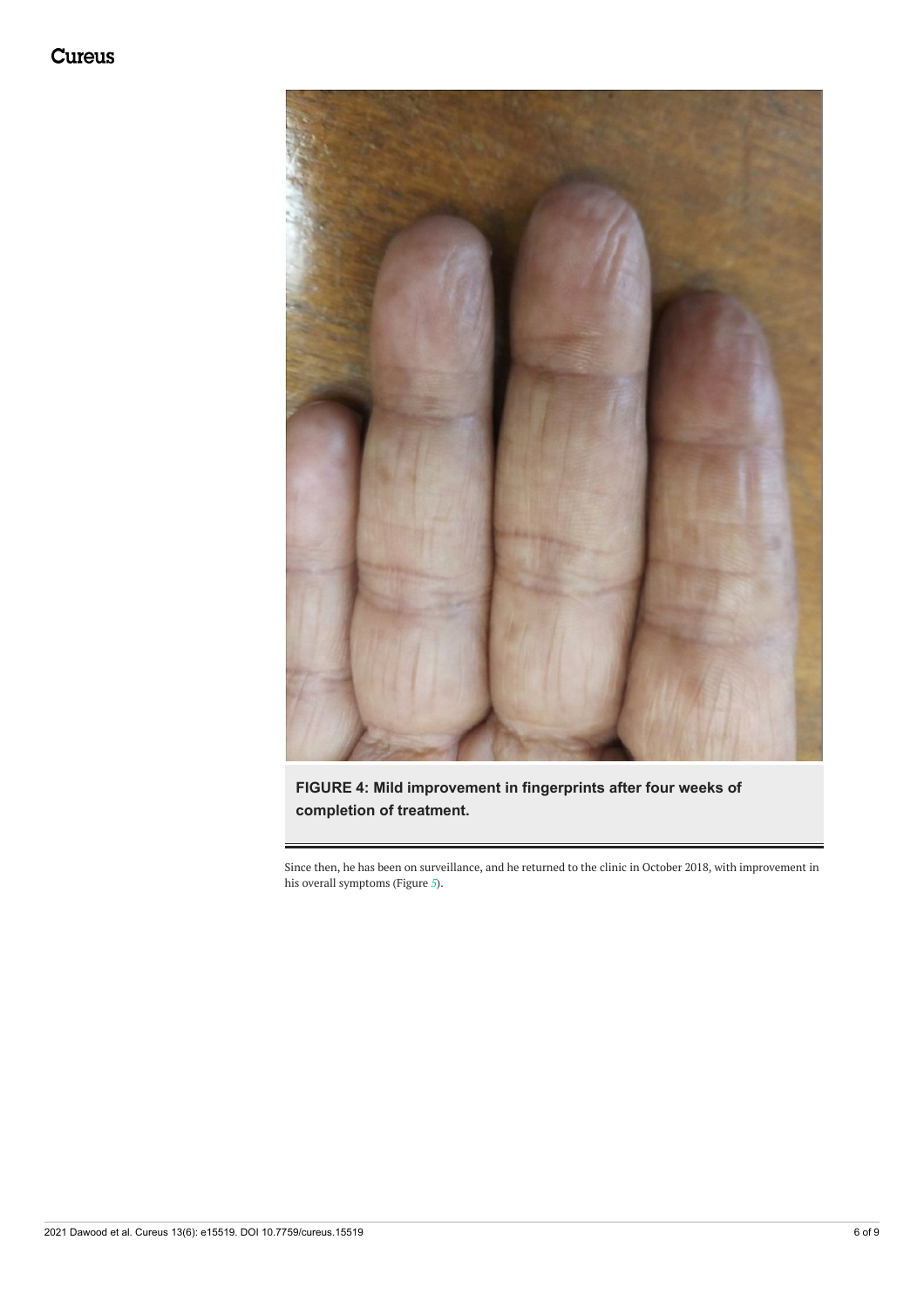

**FIGURE 5: Improvement in fingerprints five months after completion of treatment.**

### **Discussion**

Dermatoglyphics, which refers to the study of fingerprints, comes from Greek Etiology. Fingerprints are an essential tool used for identification, research, criminology, and security. Fingerprints are used as means of identification at the time of immigration, attendance at work, opening a bank account, obtaining a driver's license, and many such instances [1].

The absence of fingerprints can be inherited or acquired. Inherited forms include adermatoglyphia, also known as immigration delay disease [4]. It is an autosomal dominant disorder caused by a point mutation of the SMARCAD1 helicase gene, resulting in restricted growth of the skin-specific protein [5]. Acquired causes of loss of fingerprints include dermatitis, primary hyperhidrosis, irritant contact dermatitis, atopic dermatitis, dyshidrotic eczema, psoriasis, mechanical abrasion, aging, trauma, burns, and medications [6].

Capecitabine is an oral prodrug of 5-fluorouracil. It undergoes hydrolysis in the liver and tissues to be converted to its active form. Fluorouracil is an antimetabolite that impedes thymidylate synthetase [7]. Fluorouracil appears to be phase-specific for the G1 and S phases of the cell cycle. It is available as a 500 mg tablet, usually taken 30 minutes after a meal. It is primarily used to treat various types of cancers in the curative and metastatic setting, including metastatic breast cancer, triple-negative breast cancer in the adjuvant setting, adjuvant and metastatic colon cancer, neoadjuvant rectal cancer with radiation, and esophageal, gastric cancer, hepatobiliary, pancreatic, neuroendocrine, ovarian, peritoneal cancer, and in many more instances.

The main adverse effects of capecitabine include edema, fatigue, paresthesias, PPE (54-60%), dermatitis, diarrhea, abdominal pain, pancytopenia, hyperbilirubinemia, nausea, vomiting, muscle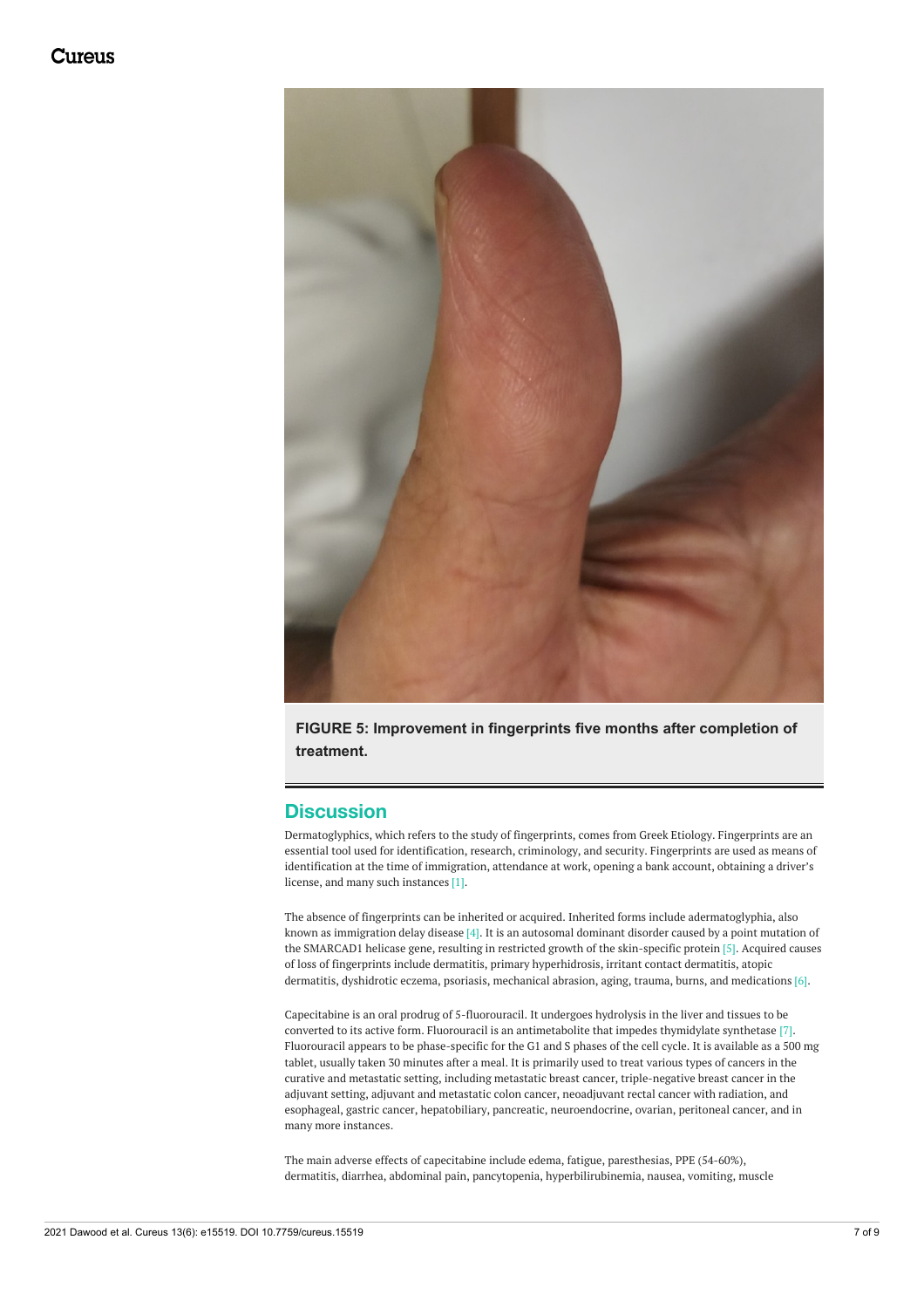weakness, skin rash, pigmentation, nail changes, CNS involvement, electrolyte abnormalities, vision changes and many more.

HFS is characterized by an erythematous skin reaction. It was first described in 2003. It involves vascular degeneration of keratinocytes, apoptosis, perivascular lymphocytic filtration, and edema [1]. HFS manifests as dysesthesia, palmar-plantar paresthesias, and erythema at first, and its severity increases to a painful syndrome unless appropriate intervention is done such as topical emollients, pain medications dose reduction, discontinuance in severe cases [8].

The World Health Organization has subdivided HFS into grades depending on its severity and how much it affects daily activities. Grade I is characterized by dysesthesias, paresthesias, with tingling in hand and feet, grade II is swelling with mild pain; grade III has severe pain, ulceration, and erythema with restriction in daily activities. Grade IV is considered as severe desquamation, ulceration, pigmentation, and pain in the palmar-plantar region with severe discomfort in daily activities [8].

No definite cause of HFS has been established. Various hypotheses have been suggested, such as secretion by eccrine glands leads to accumulation of its metabolites, and increased temperature and vascularity can further exacerbate the condition. Another theory proposes that the metabolites cause activation of the cyclooxygenase enzymes promoting inflammation or defective absorption of capecitabine [9]. There are no effective means of preventing or treating the HFS as no proper mechanism of action could be defined. Urea cream can be used as a preventive measure, as some studies have proven its benefit [10]. Nonetheless, this is an area that needs more research and study.

Capecitabine-induced HFS has been observed in 50% of patients treated with it. Capecitabine-associated loss of fingerprints has been reported in patients who have suffered from HFS [1]. The first case was reported in 2009. It was of a 62-year-old man who had metastatic nasopharyngeal cancer, treated with capecitabine for 3 years, and was held at US immigration for his lack of fingerprints. Till 2017, 20 patients have been reported to have a capecitabine-induced loss of fingerprints which has caused them logistic issues such as identification and security concerns [1]. No definite time for the return of fingerprints was mentioned in these cases.

The dose of capecitabine that the patient received in this report was  $1000$  mg/m  $^2$ , that is 1500 mg twice a day from days 1 to 14 every three weeks for a total of six cycles. No dose reductions were made for this patient as this patient did not have any major side effects. The cases reported earlier have shown that loss of fingerprints was usually associated with the HFS and then even mostly with grades I-II of HFS [1].

Most of the patients in similar scenarios noticed the loss of fingerprints when they had problems with identification at various instances, with variable time durations of loss of fingerprints. However, there is always a possibility that other factors may have played a role in the loss of fingerprints and not just medication use such as the possibility of trauma, eczema, or burns.

#### **Conclusions**

Capecitabine is an oral form of 5-fluorouracil, used to treat various cancers. A common side effect of the medication includes HFS. Another rare, yet noticeable observed side effect includes loss of fingerprints. In this case report, we have discussed one patient who experienced difficulties opening a bank account because of his loss of fingerprints. It is usually associated with low grades of HFS. Most patients are oblivious of the condition until they experience unexpected delays in situations that need biometrics for identification, such as attendance, immigration, and inability to access their phones or security concerns. It is essential to be aware of such instances for both the patient and clinician to be prepared to deal with the circumstances, and arrangements can be made from before such situations. Other adaptive means of identification should also be used be in such instances.

## **Additional Information**

#### **Disclosures**

**Human subjects:** Consent was obtained or waived by all participants in this study. **Conflicts of interest:** In compliance with the ICMJE uniform disclosure form, all authors declare the following: **Payment/services info:** All authors have declared that no financial support was received from any organization for the submitted work. **Financial relationships:** All authors have declared that they have no financial relationships at present or within the previous three years with any organizations that might have an interest in the submitted work. **Other relationships:** All authors have declared that there are no other relationships or activities that could appear to have influenced the submitted work.

#### **Acknowledgements**

We could not have achieved this, without the tireless support of my mentor, Dr. Adnan Abdul Jabbar. Your patience and guidance made this work possible.